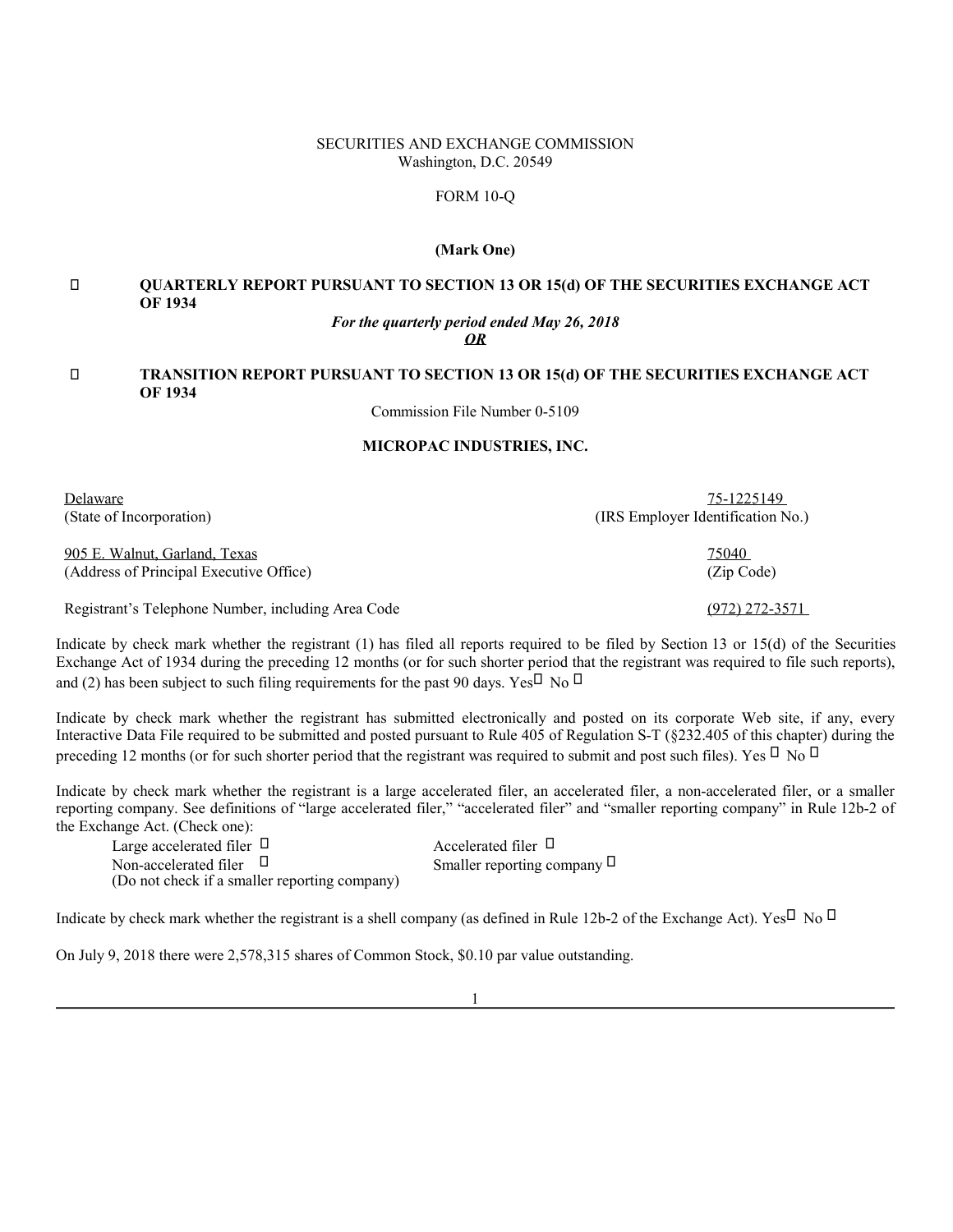# **MICROPAC INDUSTRIES, INC.**

# **FORM 10-Q**

**May 26, 2018**

INDEX

# **PART I -FINANCIAL INFORMATION**

ITEM 1 - FINANCIAL STATEMENTS

Condensed Balance Sheets as of May 26, 2018 (unaudited) and November 30, 2017 Condensed Statements of Operations for the three months ended May 26, 2018 and May 27, 2017 (unaudited) Condensed Statements of Cash Flows for the three months ended May 26, 2018 and Mat 27, 2017 (unaudited) Notes to Condensed Financial Statements (unaudited)

ITEM 2 - MANAGEMENT'S DISCUSSION AND ANALYSIS OF FINANCIAL CONDITION AND RESULTS OF **OPERATIONS** 

ITEM 3 - QUANTITATIVE AND QUALITATIVE DISCLOSURES ABOUT MARKET RISK

ITEM 4 - CONTROLS AND PROCEDURES

# **PART II-OTHER INFORMATION**

ITEM 1 - LEGAL PROCEEDINGS

ITEM 1A -RISK FACTORS

ITEM 2 - UNREGISTERED SALES OF EQUITY SECURITIES AND USE OF PROCEEDS

ITEM 3 - DEFAULTS UPON SENIOR SECURITIES

ITEM 4 - MINE SAFETY DISCLOSURE

ITEM 5 - OTHER INFORMATION

ITEM 6 - EXHIBITS

**SIGNATURES**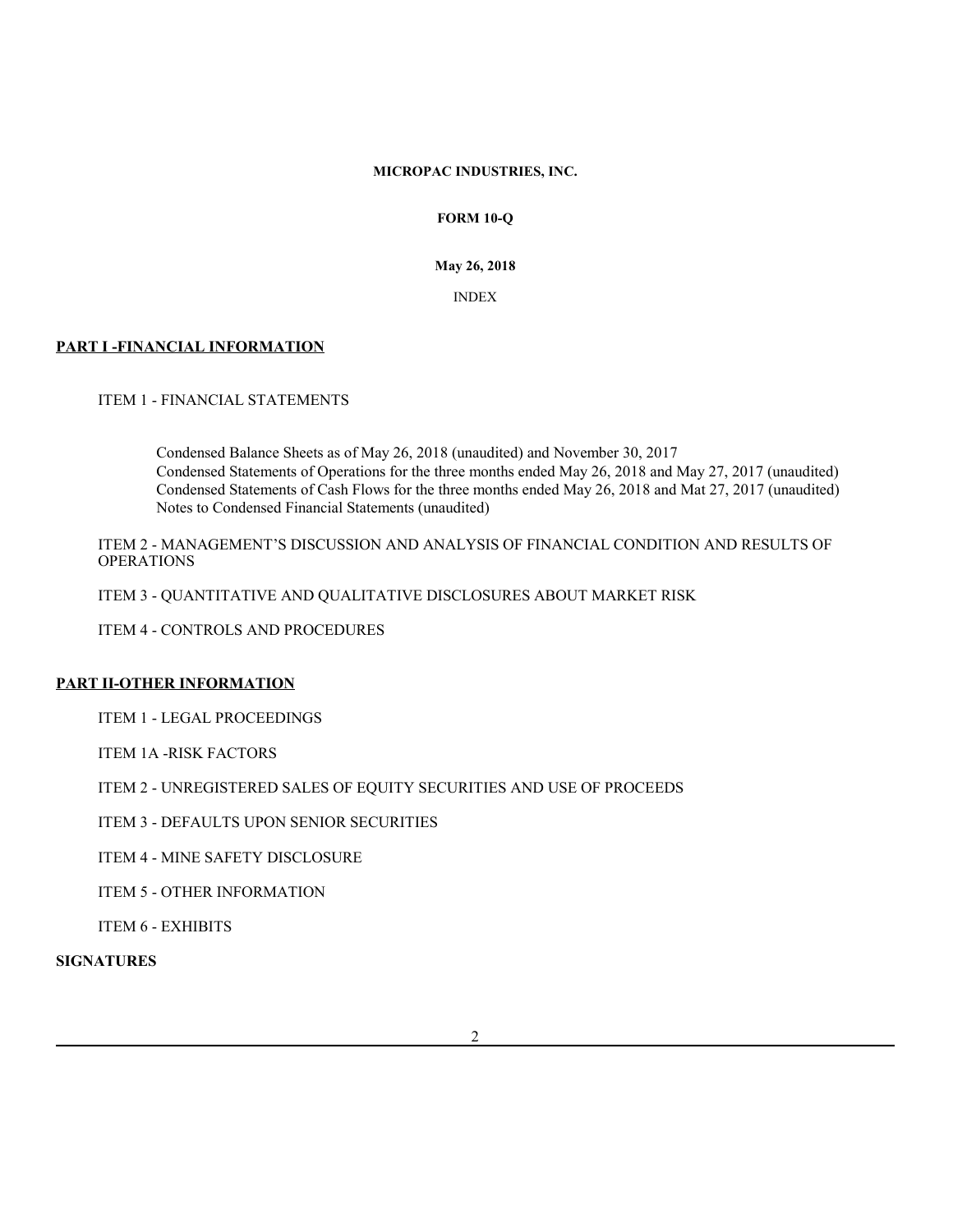# **PART I - FINANCIAL INFORMATION**

# **ITEM 1. FINANCIAL STATEMENTS**

### **MICROPAC INDUSTRIES, INC. CONDENSED BALANCE SHEETS** (Dollars in thousands)

# **ASSETS**

| <b>CURRENT ASSETS</b>                                                 |               | 05/26/18<br>(Unaudited) |             | 11/30/17   |  |
|-----------------------------------------------------------------------|---------------|-------------------------|-------------|------------|--|
| Cash and cash equivalents                                             | $\mathcal{S}$ | 9.297                   | $\mathbf S$ | 9,388      |  |
| Short-term investments                                                |               | 2,046                   |             | 2,031      |  |
| Receivables, net of allowance for doubtful accounts of                |               |                         |             |            |  |
| \$0 at May 26, 2018 and November 30, 2017                             |               | 2,199                   |             | 3,462      |  |
| Inventories:                                                          |               |                         |             |            |  |
| Raw materials and supplies                                            |               | 4,336                   |             | 3,874      |  |
| Work-in process                                                       |               | 2,413                   |             | 1,991      |  |
| Total inventories                                                     |               | 6,749                   |             | 5,865      |  |
| Prepaid income tax                                                    |               | 356                     |             | 227        |  |
| Prepaid expenses and other assets                                     |               | 438                     |             | 274        |  |
| Total current assets                                                  |               | 21,085                  |             | 21,247     |  |
| PROPERTY, PLANT AND EQUIPMENT, at cost:                               |               |                         |             |            |  |
| Land                                                                  |               | 1,518                   |             | 1,518      |  |
| <b>Buildings</b>                                                      |               | 498                     |             | 498        |  |
| Facility improvements                                                 |               | 1,109                   |             | 1,109      |  |
| Furniture and fixtures                                                |               | 942                     |             | 938        |  |
| Construction in process equipment                                     |               | 783                     |             | 678        |  |
| Machinery and equipment                                               |               | 8,622                   |             | 8,492      |  |
| Total property, plant, and equipment                                  |               | 13,472                  |             | 13,233     |  |
| Less accumulated depreciation                                         |               | (9, 583)                |             | (9, 429)   |  |
| Net property, plant, and equipment                                    |               | 3,889                   |             | 3,804      |  |
| Deferred income taxes, net                                            |               | 125                     |             | 203        |  |
| Total assets                                                          |               | 25,099                  | \$          | 25,254     |  |
|                                                                       |               |                         |             |            |  |
| <b>LIABILITIES AND SHAREHOLDERS' EQUITY</b>                           |               |                         |             |            |  |
| <b>CURRENT LIABILITIES:</b>                                           |               |                         |             |            |  |
| Accounts payable                                                      | $\mathcal{S}$ | 582<br>539              | $\mathbf S$ | 372<br>704 |  |
| Accrued compensation<br>Deferred revenue                              |               | 71                      |             | 392        |  |
|                                                                       |               |                         |             | 86         |  |
| Property taxes<br>Commission payable                                  |               | 46<br>44                |             | 113        |  |
| Other accrued liabilities                                             |               | 25                      |             | 27         |  |
|                                                                       |               | 1,307                   |             | 1,694      |  |
| Total current liabilities                                             |               |                         |             |            |  |
| <b>SHAREHOLDERS' EQUITY</b>                                           |               |                         |             |            |  |
| Common stock, \$.10 par value, authorized 10,000,000                  |               |                         |             |            |  |
| shares, 3,078,315 issued and 2,578,315 outstanding at                 |               | 308                     |             | 308        |  |
| May 26, 2018 and November 30, 2017                                    |               | 885                     |             | 885        |  |
| Additional paid-in capital<br>Treasury stock, 500,000 shares, at cost |               | (1,250)                 |             | (1,250)    |  |
| Retained earnings                                                     |               | 23,849                  |             | 23,617     |  |
| Total shareholders' equity                                            |               | 23,792                  |             | 23,560     |  |
| Total liabilities and shareholders' equity                            | \$            | 25,099                  | \$          | 25,254     |  |
|                                                                       |               |                         |             |            |  |

See accompanying notes to financial statements.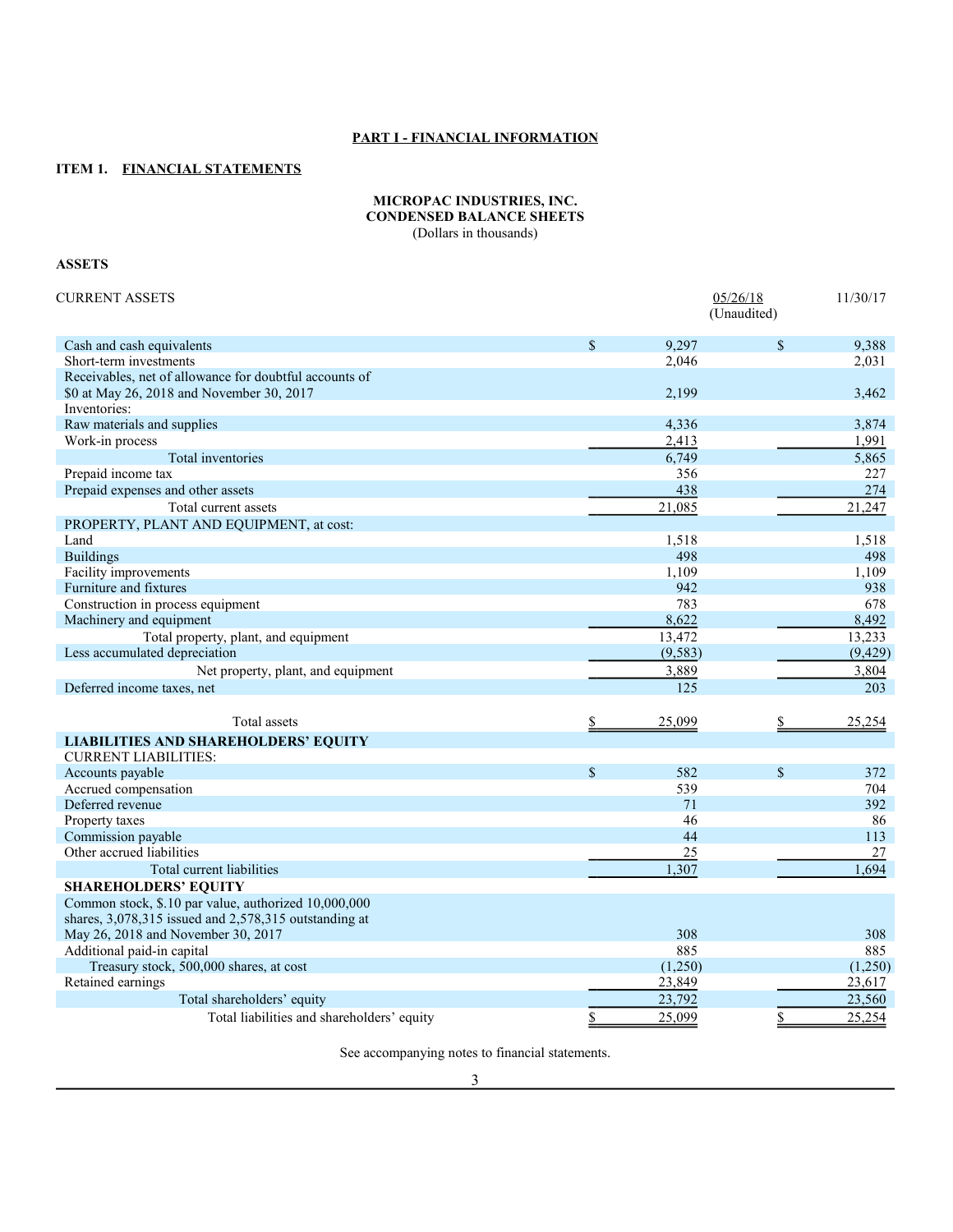### **MICROPAC INDUSTRIES, INC. CONDENSED STATEMENTS OF OPERATIONS** (Dollars in thousands except share data) (Unaudited)

|                                               | Three months ended |                |                    |                          | Six months ended |           |               |                |
|-----------------------------------------------|--------------------|----------------|--------------------|--------------------------|------------------|-----------|---------------|----------------|
|                                               |                    | 05/26/18       |                    | 05/27/17                 |                  | 05/26/18  |               | 05/27/17       |
| <b>NET SALES</b>                              | \$                 | 4.989          | $\mathbf{\hat{s}}$ | 4.966                    | $\mathbf S$      | 8,841     | $\mathbf S$   | 8,874          |
| <b>COST AND EXPENSES:</b>                     |                    |                |                    |                          |                  |           |               |                |
| Cost of goods sold                            |                    | (2,989)        |                    | (3,072)                  |                  | (5, 339)  |               | (5,574)        |
| Research and development                      |                    | (353)          |                    | (452)                    |                  | (650)     |               | (892)          |
| Selling, general & administrative expenses    |                    | (1,312)        |                    | (982)                    |                  | (2, 447)  |               | (1,972)        |
| Total cost and expenses                       |                    | (4,654)        |                    | (4,506)                  |                  | (8, 436)  |               | (8, 438)       |
| OPERATING INCOME                              |                    | 335            |                    | 460                      |                  | 405       |               | 436            |
|                                               |                    |                |                    |                          |                  |           |               |                |
| Other income                                  |                    | $\overline{4}$ |                    |                          |                  | 4         |               | 4              |
| Interest income, net                          |                    | 18             |                    | 3                        |                  | 30        |               | $\overline{c}$ |
| <b>INCOME BEFORE TAXES</b>                    | \$                 | 357            | $\mathbb{S}$       | 463                      | $\mathbb{S}$     | 439       | \$            | 442            |
| Benefit (provision) for taxes                 |                    | 145            |                    | (148)                    |                  | 51        |               | (141)          |
| <b>NET INCOME</b>                             | \$                 | 502            | $\frac{1}{2}$      | 315                      | \$               | 490       | $\frac{1}{2}$ | <b>301</b>     |
| NET INCOME PER SHARE, BASIC AND DILUTED       | \$                 | 0.19           | \$                 | 0.12                     | \$               | 0.19      | \$            | 0.12           |
| DIVIDENDS PER SHARE                           | \$                 |                | \$                 | $\overline{\phantom{0}}$ | \$               | 0.10      | \$            | 0.10           |
| WEIGHTED AVERAGE OF SHARES, basic and diluted |                    | 2,578,315      |                    | 2,578,315                |                  | 2,578,315 |               | 2,578,315      |

See accompanying notes to financial statements.

4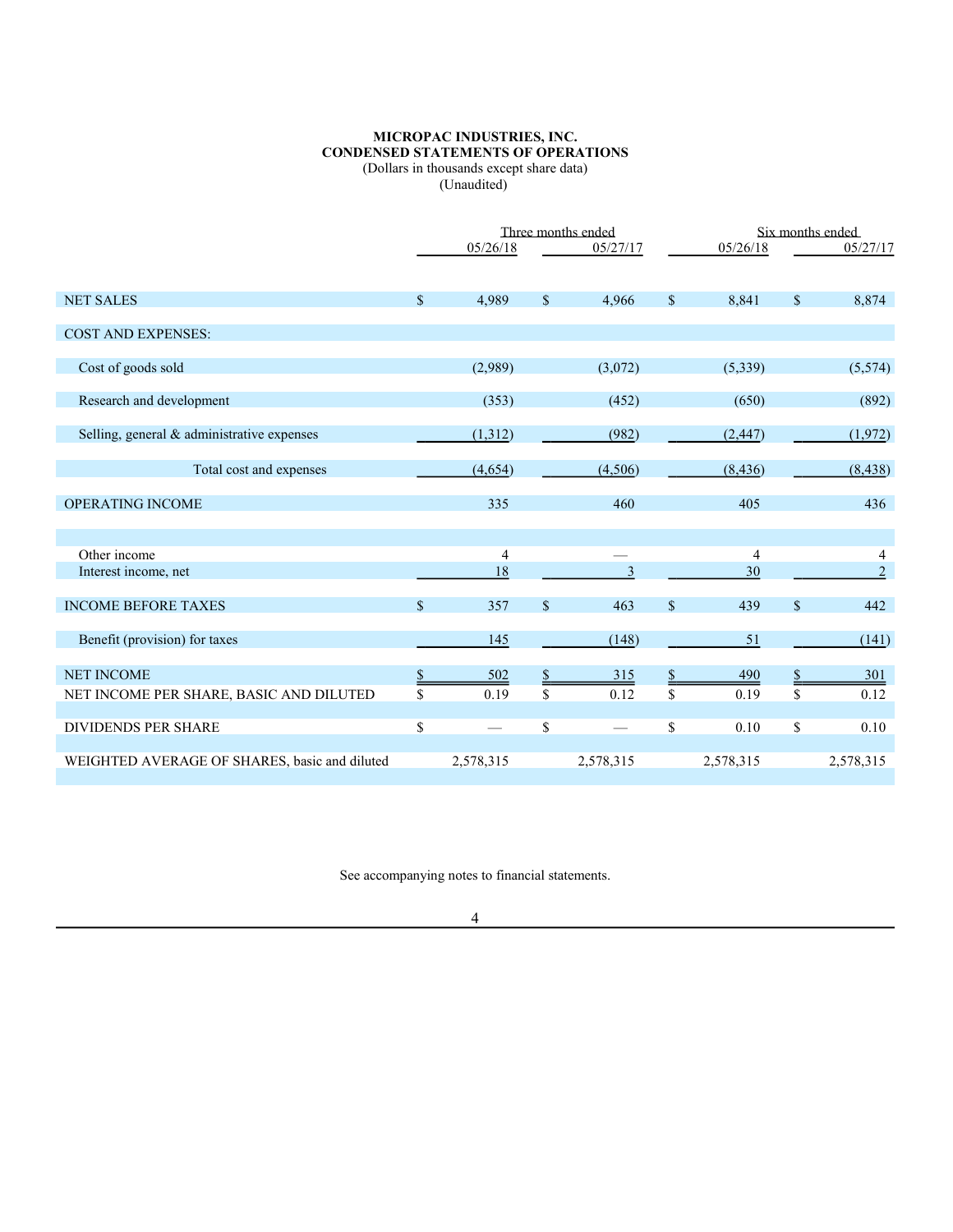#### **MICROPAC INDUSTRIES, INC. CONDENSED STATEMENTS OF CASH FLOWS** (Dollars in thousands) (Unaudited)

|                                                   | Six months ended |         |    |         |
|---------------------------------------------------|------------------|---------|----|---------|
|                                                   |                  | 5/26/18 |    | 5/27/17 |
| <b>CASH FLOWS FROM OPERATING ACTIVITIES:</b>      |                  |         |    |         |
| Net income                                        | \$               | 490     | \$ | 301     |
| Adjustments to reconcile net income to            |                  |         |    |         |
| net cash provided by operating activities:        |                  |         |    |         |
| Depreciation                                      |                  | 154     |    | 143     |
| Deferred tax                                      |                  | 78      |    |         |
| Changes in certain current assets and liabilities |                  |         |    |         |
| Accounts receivable                               |                  | 1,263   |    | (345)   |
| Inventories                                       |                  | (884)   |    | 546     |
| Prepaid expense and other current assets          |                  | (164)   |    | (93)    |
| Prepaid income taxes                              |                  | (129)   |    | 126     |
| Deferred revenue                                  |                  | (321)   |    | (378)   |
| Accounts payable                                  |                  | 136     |    | (98)    |
| Accrued compensation                              |                  | (165)   |    | 23      |
| Other accrued liabilities                         |                  | (111)   |    | (41)    |
|                                                   |                  |         |    |         |
| Net cash provided by operating activities         |                  | 347     |    | 184     |
| <b>CASH FLOWS FROM INVESTING ACTIVITIES:</b>      |                  |         |    |         |
| Sale of short term investments                    |                  | 2,033   |    | 2,014   |
| Purchase of short term investments                |                  | (2,048) |    | (2,020) |
| Additions to property, plant and equipment        |                  | (165)   |    | (91)    |
|                                                   |                  |         |    |         |
| Net cash used in investing activities             |                  | (180)   |    | (97)    |
| CASH FLOWS FROM FINANCING ACTIVITIES              |                  |         |    |         |
| Cash dividend                                     |                  | (258)   |    | (258)   |
|                                                   |                  |         |    |         |
| Net cash used in financing activities             |                  | (258)   |    | (258)   |
| Net change in cash and cash equivalents           |                  | (91)    |    | (171)   |
| Cash and cash equivalents at beginning of period  |                  | 9,388   |    | 10,012  |
|                                                   |                  |         |    |         |
| Cash and cash equivalents at end of period        |                  | 9,297   |    | 9.841   |
|                                                   |                  |         |    |         |
| Supplemental Cash Flow Disclosure:                |                  |         |    |         |
| Cash paid for income taxes                        | \$               |         | \$ | 16      |
|                                                   |                  |         |    |         |
| Supplemental Non-Cash Investing Activity:         |                  |         |    |         |
| Accrued additions to equipment                    | $\frac{1}{2}$    | 74      | \$ |         |
|                                                   |                  |         |    |         |

See accompanying notes to financial statements.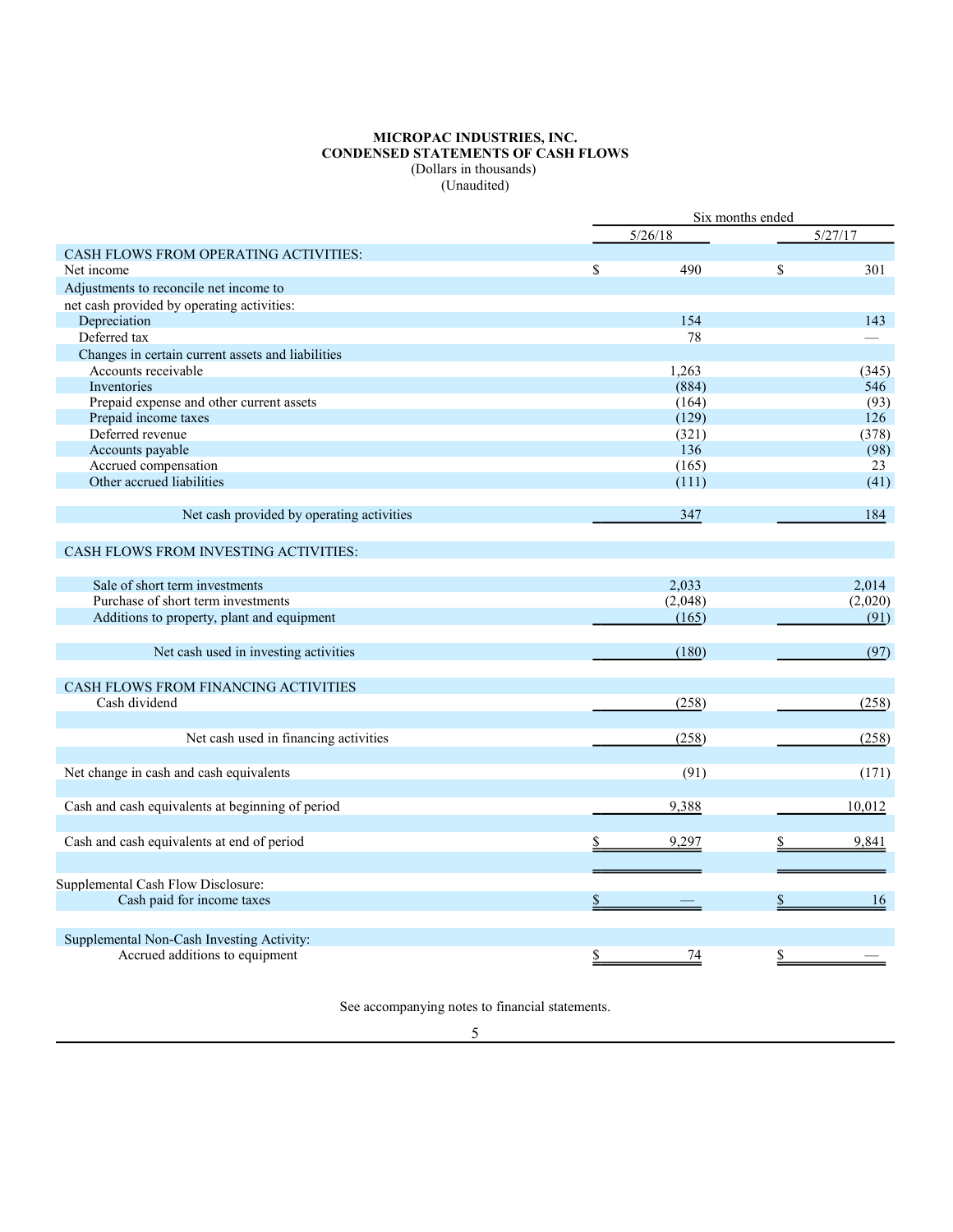#### **MICROPAC INDUSTRIES, INC. NOTES TO CONDENSED FINANCIAL STATEMENTS** (Unaudited)

#### **Note 1 BASIS OF PRESENTATION**

#### **Business Description**

Micropac Industries, Inc. (the "Company"), a Delaware corporation, designs, manufactures and distributes various types of microelectronic circuits, solid state relays, power controllers, and optoelectronic components and assemblies. The Company's products are used as components and assemblies in a broad range of military, space and industrial systems, including aircraft instrumentation and navigation systems, satellite systems, power supplies, electronic controls, computers, medical devices, and high-temperature (200°C) products.

The Company's facilities are certified and qualified by the Defense Logistics Agency (DLA) to MIL-PRF-38534 (class K-space level) and MIL-PRF-19500 JANS (space level) and is certified to ISO 9001:2008 and AS 9100C. Micropac is a National Aeronautics and Space Administration (NASA) core supplier, and is registered to AS9100-Aerospace Industry standard for supplier certification. The Company has Underwriters Laboratories (UL) approval on our industrial power controllers.

The Company's core technology is microelectronic and optoelectronic designs to include the packaging and interconnecting of multi-chip microelectronics modules. Other technologies include light emitting and light sensitive materials and products, including light emitting diodes and silicon phototransistors, and electronic integration used in the Company's optoelectronic components and assemblies.

The business of the Company was started in 1963 as a sole proprietorship. On March 3, 1969, the Company was incorporated under the name of "Micropac Industries, Inc." in the state of Delaware. The stock was publicly held by 449 shareholders on May 26, 2018.

In the opinion of management, the unaudited condensed financial statements include all adjustments (consisting of only normal, recurring adjustments) necessary to present fairly the financial position as of May 26, 2018, the results of operations for the three months and six months ended May 26, 2018 and May 27, 2017, and the cash flows for the six months ended May 26, 2018 and May 27, 2017. Unaudited financial statements are prepared on a basis substantially consistent with those audited for the year ended November 30, 2017. Certain information and footnote disclosures normally included in financial statements prepared in accordance with generally accepted accounting principles in the United States have been condensed or omitted pursuant to the rules and regulations promulgated by the Securities and Exchange Commission. The Company's fiscal year ends on the last day of November. The quarterly results end on the last Saturday of the quarter.

It is suggested that these financial statements be read in conjunction with the November 30, 2017 Form 10-K filed with the SEC, including the audited financial statements and the accompanying notes thereto.

### **Note 2 SIGNIFICANT ACCOUNTING POLICIES**

#### **Revenue Recognition**

Revenues are recorded as shipments are made based upon contract prices. Any losses anticipated on fixed price contracts are provided for currently. Sales are recorded net of sales returns, allowances and discounts.

Deferred revenue represents prepayments from customers and will be recognized as revenue when the products are shipped per the terms of the contract.

On May 28, 2014, the FASB issued ASU No. 2014-09, *Revenue from Contracts with Customers*, which requires an entity to recognize the amount of revenue to which it expects to be entitled for the transfer of promised goods and services to customers. The ASU will replace most existing revenue recognition guidance in U.S. GAAP when it becomes effective. The standard permits the use of either the modified retrospective or cumulative effect transition method. The Company is evaluating the effect that ASU 2014-09 will have on its financial statements and related disclosures. On July 9, 2015, the FASB agreed to defer the effective date to annual reporting periods beginning after December 15, 2017 and the interim periods within that year. The Company has not yet selected a transition method nor has it determined the effect of the standard on its ongoing financial reporting. The standard will be effective for the Company for fiscal year ending November 30, 2019 and the interim periods within the year.

6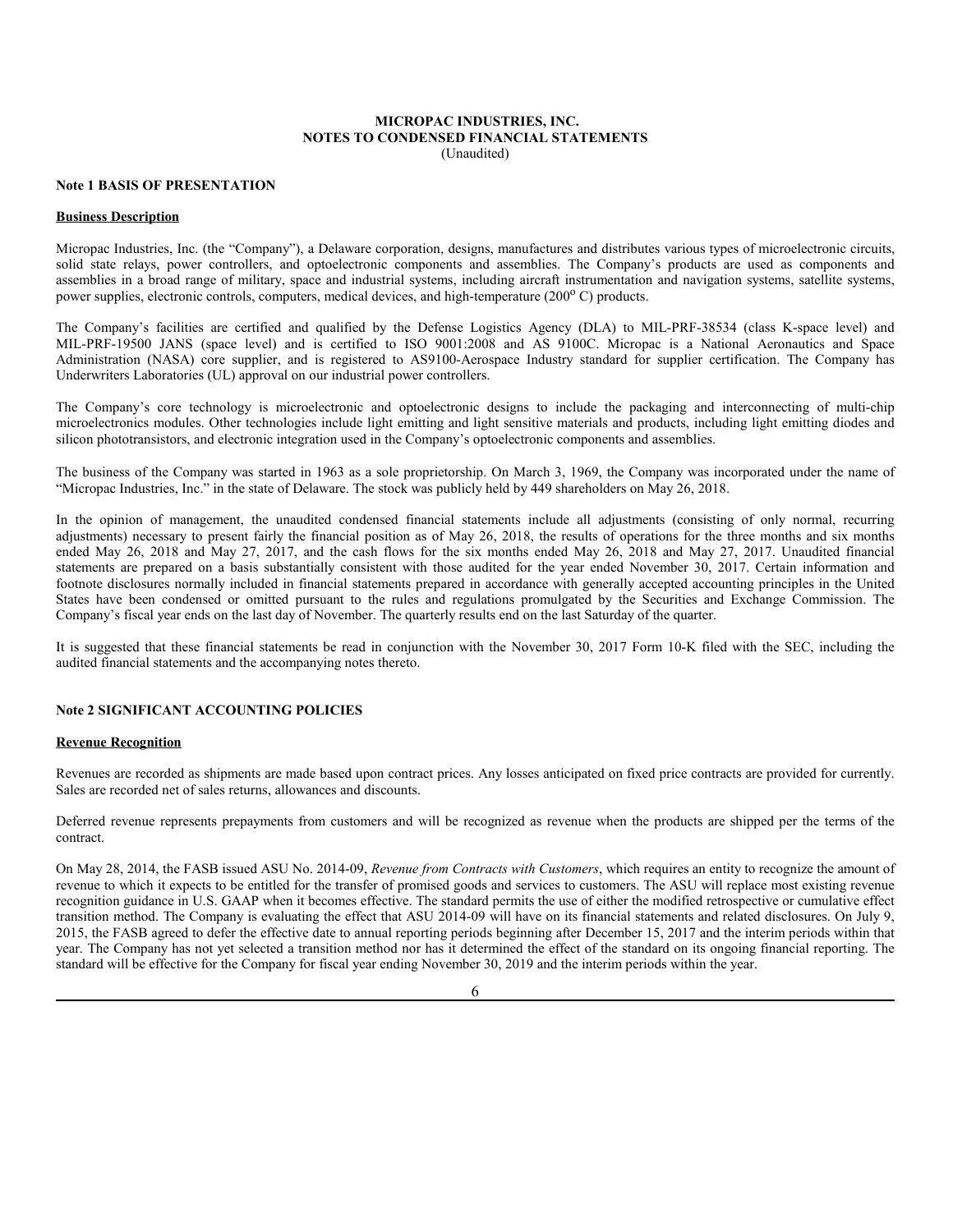#### **Short-Term Investments**

The Company has \$2,046,000 in short-term investments at May 26, 2018. Short-term investments consist of certificates of deposits with maturities greater than 90 days. These investments are reported at historical cost, which approximates fair value. All highly liquid investments with maturities of 90 days or less are classified as cash equivalents. All short-term investments are securities which the Company has the ability and intent to hold to maturity and mature within one year.

#### **Inventories**

Inventories are stated at lower of cost or net realizable value and include material, labor and manufacturing overhead. All inventories are valued using the FIFO (first-in, first-out) method of inventory valuation. The Company determines the need to write inventory down to the lower of cost or net realizable value via an analysis based on the usage of inventory over a three year period and projected usage based on current backlog.

In July 2015, the FASB issued ASU No. 2015-11, *Inventory (Topic 330): Simplifying the Measurement of Inventory.* This ASU does not apply to inventory that is measured using last-in, first-out (LIFO) or the retail inventory method. The amendments apply to all other inventory, which includes inventory that is measured using first-in, first-out (FIFO) or average cost. This ASU eliminates from GAAP the requirement to measure inventory at the lower of cost or market. Market under the previous requirement could be replacement cost, net realizable value, or net realizable value less an approximately normal profit margin. Entities within scope of this update will now be required to measure inventory at the lower of cost and net realizable value. Net realizable value is the estimated selling prices in the ordinary course of business, less reasonably predictable costs of completion, disposal, and transportation. Subsequent measurement is unchanged for inventory using LIFO or the retail inventory method. The amendments in this update are effective for fiscal years beginning after December 15, 2016, with early adoption permitted, and should be applied prospectively. The Company adopted this guidance on December 1, 2017 and the adoption did not have a material impact on its consolidated financial statements.

### **Income Taxes**

The Company accounts for income taxes using the asset and liability method. Under this method the Company records deferred income taxes for the temporary differences between the financial reporting basis and the tax basis of assets and liabilities at enacted tax rates expected to be in effect when such amounts are realized or settled. The resulting deferred tax liabilities and assets are adjusted to reflect changes in tax law or rates in the period that includes the enactment date.

The Company records a liability for an unrecognized tax benefit for a tax position that is not "more-likely-than-not" to be sustained. The Company did not record any liability for uncertain tax positions as of May 26, 2018 and November 30, 2017.

On December 22, 2017, the Tax Cuts and Jobs Act (the "Act") was signed into United States tax law, which among other provisions lowered the corporate tax rate to 21%.

Our effective tax rate (benefit) was (12)% for the six months ended May 26, 2018 compared to 32% for the six months ended May 27, 2017 due primarily to the enactment of the Tax Act on December 22, 2017 and research and development tax credit filed on amended 2014 and 2015 federal tax returns.

In December 2017, the Securities and Exchange Commission issued Staff Accounting Bulletin ("SAB") 118 to provide guidance for companies that allows for a measurement period of up to one year after the enactment date of the Tax Act to finalize the recording of the related tax impacts under ASC 740. In accordance with SAB 118, a company must reflect the income tax effect of those aspects of the Tax Act for which the accounting under ASC 740 is complete. To the extent that a company's accounting for certain income tax effects of the Tax Act is incomplete but it is able to determine a reasonable estimate, the company must record a provisional estimate in the financial statements.

ASC 740 requires the effects of changes in tax rates and laws on deferred tax balances to be recognized in the period in which the legislation is enacted. Consequently, as of the date of enactment, and during the six months ended May 26, 2018, we revalued all deferred tax assets and liabilities at the newly enacted Federal corporate US income tax rate. This revaluation as of enactment resulted in a non-cash provisional estimate of \$77,000 to income tax expense and a corresponding reduction in the net deferred tax asset.

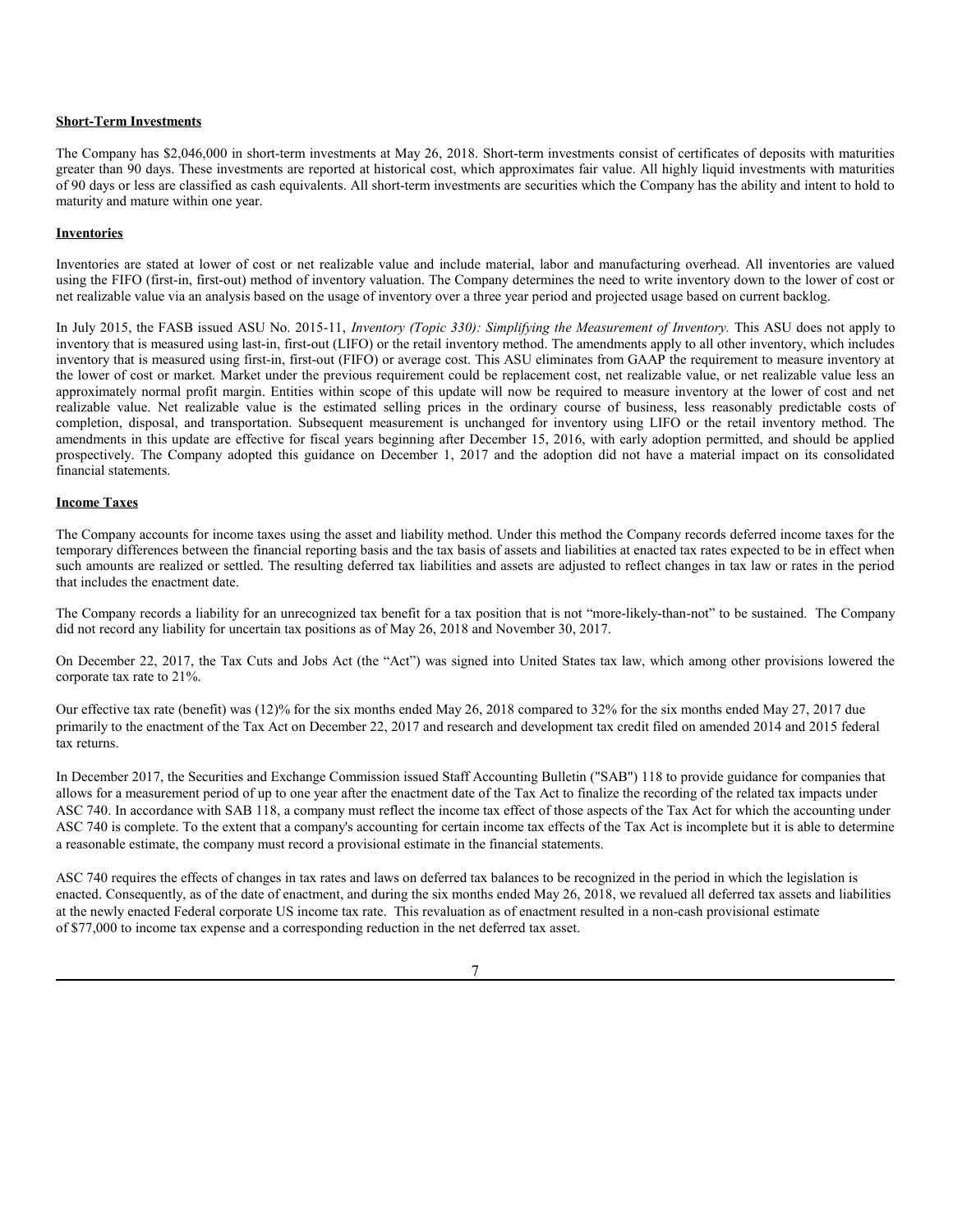#### **Property, Plant, and Equipment**

Property, plant, and equipment are carried at cost, and depreciation is provided using the straight-line method at rates based upon the following estimated useful lives (in years) of the assets:

| <b>Buildings</b>        |          |
|-------------------------|----------|
| Facility improvements   | $8 - 15$ |
| Machinery and equipment | 5-10     |
| Furniture and fixtures  | 5-8      |

The Company assesses long-lived assets for impairment in accordance with Financial Accounting Standards Board (FASB) Accounting Standards Codification (ASC) ASC 360-10-35, *Property, Plant and Equipment – Subsequent Measurement*. When events or circumstances indicate that an asset may be impaired, an assessment is performed. The estimated future undiscounted cash flows associated with the asset are compared to the asset's net book value to determine if a write down to market value less cost to sell is required.

Repairs and maintenance are expensed as incurred. Improvements which extend the useful lives of property, plant, and equipment are capitalized.

#### **Research and Development Costs**

Costs for the design and development of new products are expensed as incurred.

#### **Note 3 NEW ACCOUNTING PRONOUNCEMENTS**

In February 2016, the FASB issued Accounting Standards Update (ASU) 2016-02, *Leases (Topic 842)*. Under the new standard, lessees will be required to recognize lease assets and liabilities for all leases, with certain exceptions, on their balance sheets. Public business entities are required to adopt the standard for reporting periods beginning after December 15, 2018. The Company does not expect the adoption of this guidance to have a material impact on its consolidated financial statements.

### **Note 4 FAIR VALUE MEASUREMENT**

The Company had no financial assets or liabilities measured at fair value on a recurring basis as of May 26, 2018 and November 30, 2017. The fair value of financial instruments such as cash and cash equivalents, short term investments, accounts receivable, and accounts payable approximate their carrying amount based on the short maturity of these instruments. There were no nonfinancial assets measured at fair value on a nonrecurring basis at May 26, 2018 and November 30, 2017.

#### **Note 5 COMMITMENTS**

On April 23, 2018, the Company renewed the Loan Agreement with a Texas banking institution. The Loan Agreement provides for revolving credit loans, in amounts not to exceed a total principal balance of \$6,000,000. The Loan Agreement also contains financial covenants to maintain at all times including (i) minimum working capital of not less than \$4,000,000, (ii) a ratio of senior funded debt, minus the Company's balance sheet cash on hand to the extent in excess of \$2,000,000 to EBITDA of not more than 3.0 to 1.0, and (iii) a ratio of free cash flow to debt service of not less than 1.2 to 1.0. The Company has not, to date, drawn any amounts under the revolving line of credit and is currently in compliance with the financial covenants.

### **Note 6 EARNINGS PER COMMON SHARE**

Basic and diluted earnings per share are computed based upon the weighted average number of shares outstanding during the respective periods. Diluted earnings per share gives effect to all dilutive potential common shares. For the three months ended May 26, 2018 and February 25, 2017, the Company had no dilutive potential common stock.

#### **Note 7 SHAREHOLDERS' EQUITY**

On December 13, 2016, the Board of Directors of Micropac Industries, Inc. approved the payment of a \$0.10 per share special dividend to all shareholders of record as of January 10, 2017. The dividend was paid to shareholders on February 8, 2017.

On December 12, 2017, the Board of Directors of Micropac Industries, Inc. approved the payment of a \$0.10 per share special dividend to all shareholders of record as of January, 10 2018. The dividend was paid to shareholders on February 8, 2018.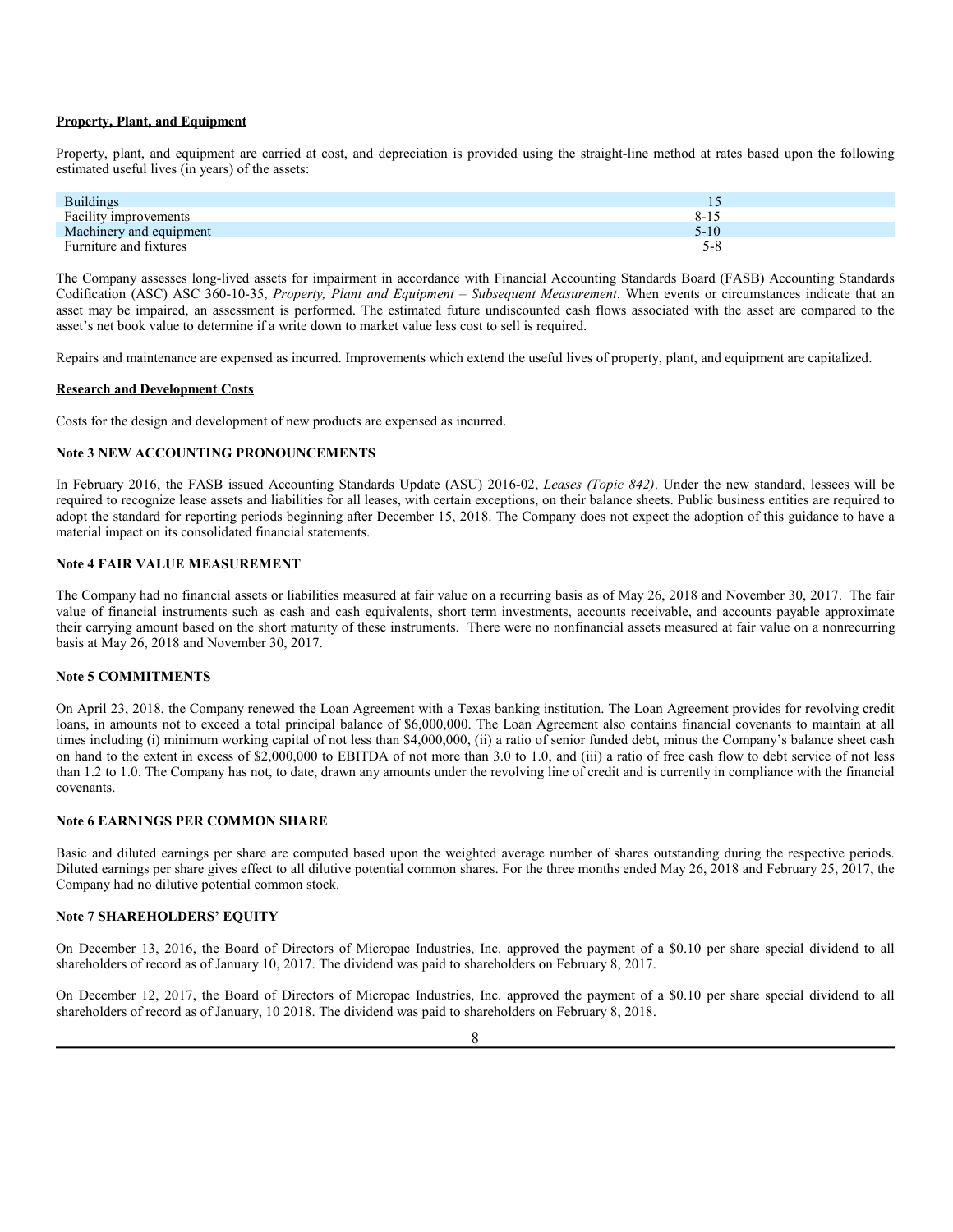### **MICROPAC INDUSTRIES, INC.** (Unaudited)

#### **ITEM 2. MANAGEMENT'S DISCUSSION AND ANALYSIS OF FINANCIAL CONDITION AND RESULTS OF OPERATIONS**

#### **Business**

Micropac Industries, Inc. (the "Company"), a Delaware corporation, designs, manufactures and distributes various types of microelectronic circuits, solid state relays, power controllers, and optoelectronic components and assemblies. The Company's products are used as components and assemblies in a broad range of military, space and industrial systems, including aircraft instrumentation and navigation systems, satellite systems, power supplies, electronic controls, computers, medical devices, and high-temperature (200°C) products.

The Company's facilities are certified and qualified by the Defense Logistics Agency (DLA) to MIL-PRF-38534 (class K-space level) and MIL-PRF-19500 JANS (space level) and is certified to ISO 9001:2008 and AS 9100C. Micropac is a National Aeronautics and Space Administration (NASA) core supplier, and is registered to AS9100-Aerospace Industry standard for supplier certification. The Company has Underwriters Laboratories (UL) approval on our industrial power controllers.

The Company's core technology is microelectronic and optoelectronic designs to include the packaging and interconnecting of multi-chip microelectronics modules. Other technologies include light emitting and light sensitive materials and products, including light emitting diodes and silicon phototransistors, and electronic integration used in the Company's optoelectronic components and assemblies.

### **Results of Operations**

|                                            | Three months ended |           | Six months ended |           |  |
|--------------------------------------------|--------------------|-----------|------------------|-----------|--|
|                                            | 5/26/2018          | 5/27/2017 | 5/26/2018        | 5/27/2017 |  |
| <b>NET SALES</b>                           | 100.0%             | 100.0%    | 100.0%           | 100.0%    |  |
|                                            |                    |           |                  |           |  |
| <b>COST AND EXPENSES:</b>                  |                    |           |                  |           |  |
| Cost of Goods Sold                         | 59.9%              | 61.9%     | 60.4%            | 62.8%     |  |
| Research and development                   | 7.1%               | $9.1\%$   | 7.3%             | $10.1\%$  |  |
| Selling, general & administrative expenses | 26.3%              | 19.8%     | 27.7%            | 22.2%     |  |
| Total cost and expenses                    | 93.3%              | 90.8%     | 95.4%            | 95.1%     |  |
|                                            |                    |           |                  |           |  |
| OPERATING INCOME BEFORE INTEREST           | 6.7%               | $9.2\%$   | 4.6%             | $4.9\%$   |  |
| AND INCOME TAXES                           |                    |           |                  |           |  |
|                                            |                    |           |                  |           |  |
| Interest and other income                  | $0.4\%$            | $0.1\%$   | $0.4\%$          | $0.1\%$   |  |
|                                            |                    |           |                  |           |  |
| <b>INCOME BEFORE TAXES</b>                 | 7.1%               | 9.3%      | $5.0\%$          | $5.0\%$   |  |
|                                            |                    |           |                  |           |  |
| Benefit (provision) for taxes              | $3.0\%$            | $(3.0)\%$ | $0.5\%$          | $(1.6)\%$ |  |
| <b>NET INCOME</b>                          | 10.1%              |           |                  |           |  |
|                                            |                    | $6.3\%$   | 5.5%             | $3.4\%$   |  |

Sales for the three and six month periods ended May 26, 2018 totaled \$4,989,000 and \$8,841,000, respectively. Sales for the second quarter increased \$23,000 above sales for the same period of 2017, while sales for the first six months of 2018 decreased \$33,000 below the first six months of 2017. Sales were 16% in the commercial market, 61% in the military market, and 23% in the space market for the six months ended May 26, 2018 compared to 10% in the commercial market, 68% in the military market, and 22% in the space market for the six months ended May 27, 2017.

Two customers accounted for 13% and one customer accounted for 10% of the Company's sales for the three months ended May 26, 2018 and three customers accounted for 13%, 12% and 10% of the Company's sales for the six months ended May 26, 2018, while three customers accounted for 19%, 14% and 13% of the Company's sales for the three months ended May 27, 2017, and three customers accounted for 17%, 13% and 11% of the Company's sales for the six months ended May 27, 2017.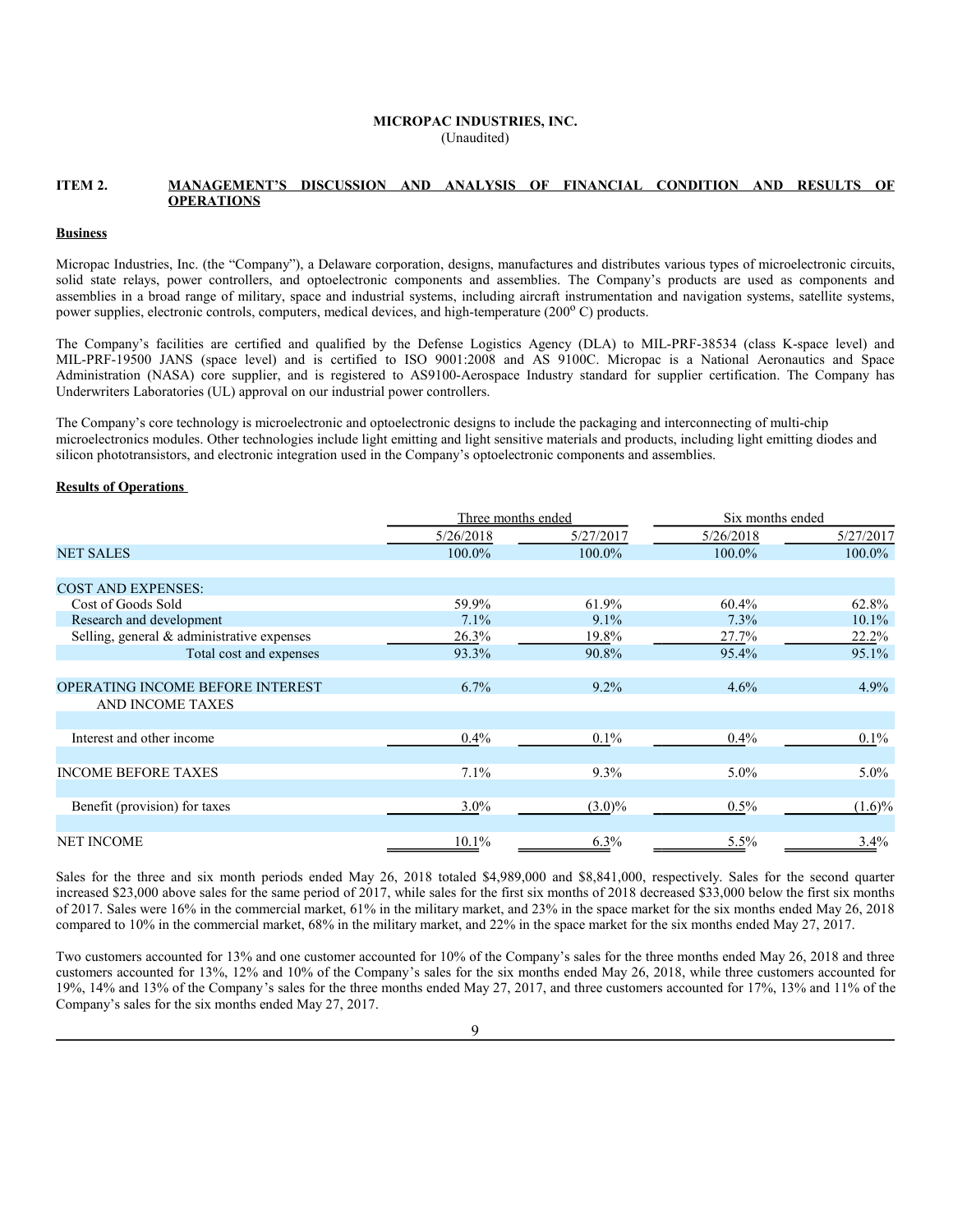Cost of goods sold for the second quarters of 2018 and 2017 totaled 59.9% and 61.9% of net sales, respectively, while cost of goods sold for the six months ended May 26, 2018 and May 27, 2017 totaled 60.4% and 62.8% of net sales, respectively. In actual dollars, cost of goods sold decreased \$83,000 in the second quarter of 2018 compared to the same period of 2017. Year to date cost of goods sold decreased \$235,000 for the first six months of 2018 as compared to the same periods in 2017. The majority of the decrease is associated with a reduction in space level relays offset by an increase in several custom sensor and display products. With the reduction in space level product, material cost decreased \$120,000 and labor related cost decreased \$110,000.

Research and development expense decreased \$99,000 for the second quarter of 2018 versus 2017 and decreased \$242,000 for the first six months of 2018 compared to the same period of 2017. The research and development expenditures were associated with continued development of several power management products, fiber optic transceivers and high voltage optocouplers. The overall decrease was a reduction in new development cost on power management products. The Company will continue to invest in research and development of these products and other new opportunities.

Selling, general and administrative expense for the second quarter and first six months of 2018 totaled 26.3% and 27.7% respectively of net sales compared to 19.8% and 22.2% for the same periods in 2017. In actual dollars, selling, general and administrative expense increased \$330,000 for the second quarter and increased \$475,000 for the first six months of 2018 compared to the same periods in 2017. The majority of the increase resulted from an increase in employee related cost with the addition of several employees, group insurance cost increase and cost associated with the implementation of a new enterprise resource planning system.

Provisions for taxes decreased \$293,000 for the second quarter of 2018 and \$192,000 for the first six months of 2018 compared to the same period in 2017. The estimated effective tax rate (benefit) was (12)% for 2018 and 32% for 2017. The decrease was associated with the enactment of the Tax Act on December 22, 2017. ASC 740 requires the effects of changes in tax rates and laws on deferred tax balances to be recognized in the period in which the legislation is enacted. Consequently, as of the date of enactment, and during the three months ended February 24, 2018, we revalued all deferred tax assets and liabilities at the newly enacted Federal corporate US income tax rate. This revaluation as of enactment resulted in a non-cash provisional estimate of \$77,000 to income tax expense and a corresponding reduction in the net deferred tax asset. In addition the Company filed amended 2014 and 2015 federal tax returns associated with research and development credits which resulted in a tax benefit for the three and six months ended May 26, 2018. The research and development credits on the amended returns was \$233,000.

Net income increased \$187,000 for the second quarter of 2018 versus 2017 and increased \$189,000 for the first six months of 2018 compared to the same period of 2017. The increase was associated with the tax benefit related to 2014 and 2015 research and developments credits.

### **Liquidity and Capital Resources**

Cash and cash equivalents totaled \$9,297,000 as of May 26, 2018 compared to \$9,388,000 on November 30, 2016, a decrease of \$91,000. The decrease in cash and cash equivalents is primarily attributable to a payment of a cash dividend of \$258,000, and the investment of \$165,000 in equipment offset by cash flow provided by operations of \$347,000.

The Company expects to continue to generate adequate amounts of cash to meet its liquidity needs from the sale of products and services and the collection thereof for at least the next twelve months.

The one year specific advance loan for acquisitions with an aggregate amount not to exceed \$7,500,000 in a single advance or in multiple advances was not renewed on April 22, 2017. The revolving credit loan in amounts not to exceed a total principal balance of \$6,000,000 was renewed on April 23, 2018 for a two year term.

#### **Outlook**

New orders for year-to-date 2018 totaled \$9,085,000 compared to \$5,575,000 for 2017. The increase resulted from overall higher orders on all products.

#### 10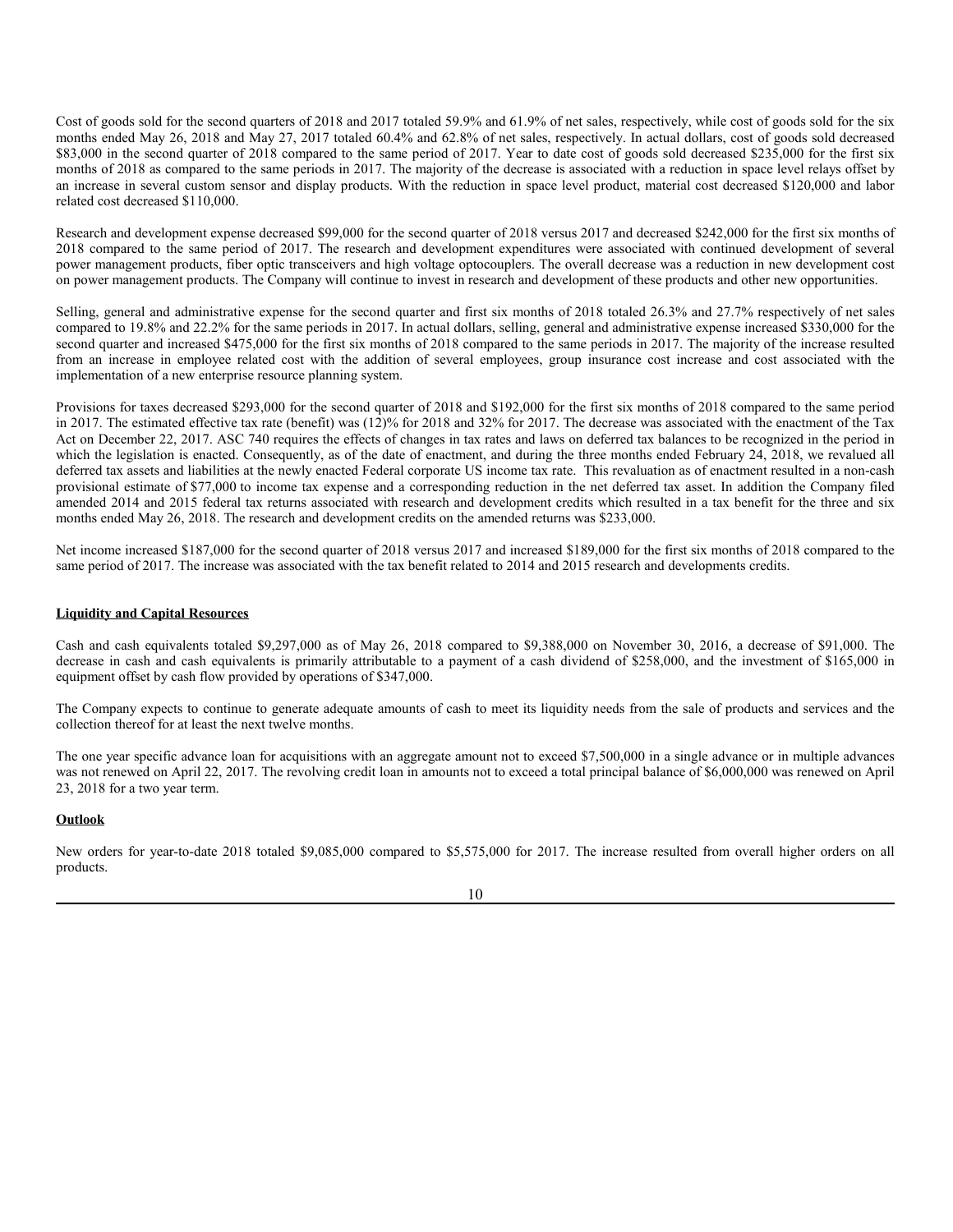Backlog totaled \$13,109,000 on May 26, 2018 compared to \$13,985,000 as of May 27, 2017 and \$12,864,000 on November 30, 2017. The backlog represents a good mix of the company's products and technologies with 20% in the commercial market, 65% in the military market, and 15% in the space market compared to 15% in the commercial market, 42% in the military market, and 43% in the space market on May 27, 2017.

The Company cannot assure that the results of operations for the interim period presented are indicative of total results for the entire year due to fluctuations in customer delivery schedules, or other factors over which the Company has no control.

### **Cautionary Statement**

This Form 10-Q contains forward-looking statements that are made pursuant to the safe harbor provisions of the Private Securities Litigation Reform Act of 1995. Actual results could differ materially. Investors are warned that forward-looking statements involve risks and unknown factors including, but not limited to, customer cancellation or rescheduling of orders, problems affecting delivery of vendor-supplied raw materials and components, unanticipated manufacturing problems and availability of direct labor resources.

The Company produces silicon phototransistors and light emitting diode die for use in certain military, standard and custom products. Fabrication efforts sometimes may not result in successful results, limiting the availability of these components. Competitors offer commercial level alternatives and our customers may purchase our competitors' products if the Company is not able to manufacture the products using these technologies to meet the customer demands. Approximately \$1,900,000 of the Company's backlog is dependent on these semiconductors.

The Company disclaims any responsibility to update the forward-looking statements contained herein, except as may be required by law.

#### **ITEM 3. QUANTITATIVE AND QUALITATIVE DISCLOSURES ABOUT MARKET RISK**

Not applicable

#### **ITEM 4. CONTROLS AND PROCEDURES**

(a) Evaluation of disclosure controls and procedures.

The Chief Executive Officer and Chief Financial Officer of the Company evaluated the Company's disclosure controls and procedures (as defined in Exchange Act Rule 13a-15) as of May 26, 2018 and, based on this evaluation, concluded that the Company's disclosure controls and procedures are functioning in an effective manner to ensure that the information required to be disclosed by the Company in the reports that it files or submits under the Exchange Act, is recorded, processed, summarized and reported, within the time periods specified in the SEC's rules and forms.

(b) Changes in internal controls.

There has been no change in the Company's internal control over financial reporting that has materially affected, or is reasonably likely to materially affect, the Company's internal control over financial reporting during the three month period ended May 26, 2018.